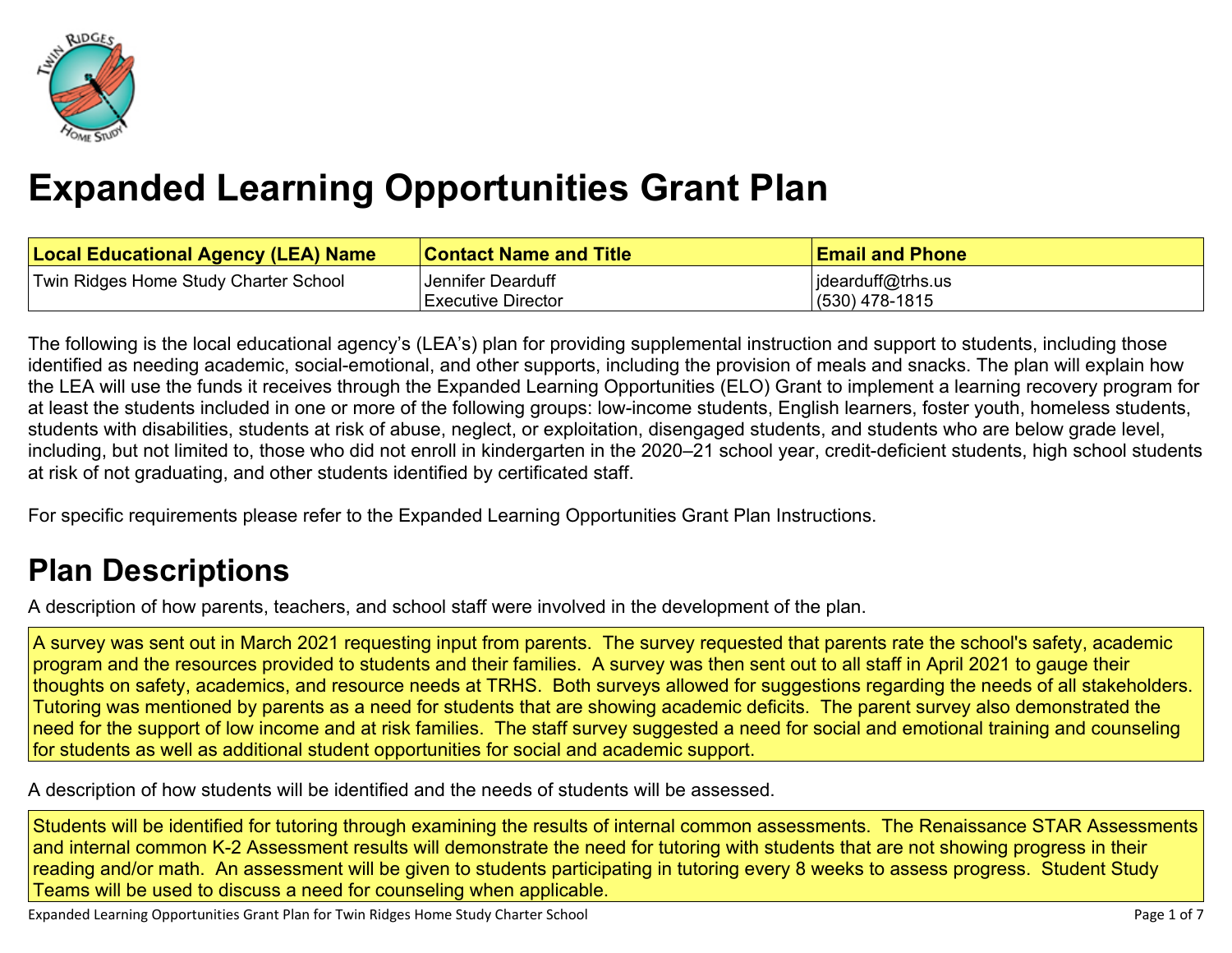A description of how parents and guardians of students will be informed of the opportunities for [supplemental](#page-5-3) instruction and support[.](#page-5-3)

Parents and guardians will be informed of the opportunity for tutoring once beginning of the year assessments have been given and students with low academic indicators are chosen. Supervising Teachers will inform the parents and guardians of tutoring availability for designated students. Parents and guardians will be informed during SST meetings if their student is able to access counseling services.

A description of the LEA's plan to provide [supplemental](#page-5-4) instruction and support[.](#page-5-4)

TRHS will provide identified students with tutoring services and counseling services. Online intervention resources will be provided to further supplement academic instruction. Stakeholders were also interested in students receiving more opportunities for social and academic support. Therefore, we will be looking at adding three weeks of an enrichment and academic support program in June of 2022.

### **[Expenditure](#page-6-0) Pla[n](#page-6-0)**

The following table provides the LEA's expenditure plan for how it will use ELO Grant funds to support the supplemental instruction and support strategies being implemented by the LEA.

| <b>Supplemental Instruction and Support Strategies</b>                                                                                                    | <b>Planned Expenditures</b> | <b>Actual Expenditures</b> |
|-----------------------------------------------------------------------------------------------------------------------------------------------------------|-----------------------------|----------------------------|
| Extending instructional learning time                                                                                                                     | \$39,833                    |                            |
| Accelerating progress to close learning gaps through the implementation, expansion,<br>or enhancement of learning supports                                | \$9,481                     |                            |
| Integrated student supports to address other barriers to learning                                                                                         | \$17,000                    |                            |
| Community learning hubs that provide students with access to technology, high-speed<br>internet, and other academic supports                              | \$5,000                     |                            |
| Supports for credit deficient students to complete graduation or grade promotion<br>requirements and to increase or improve students' college eligibility |                             |                            |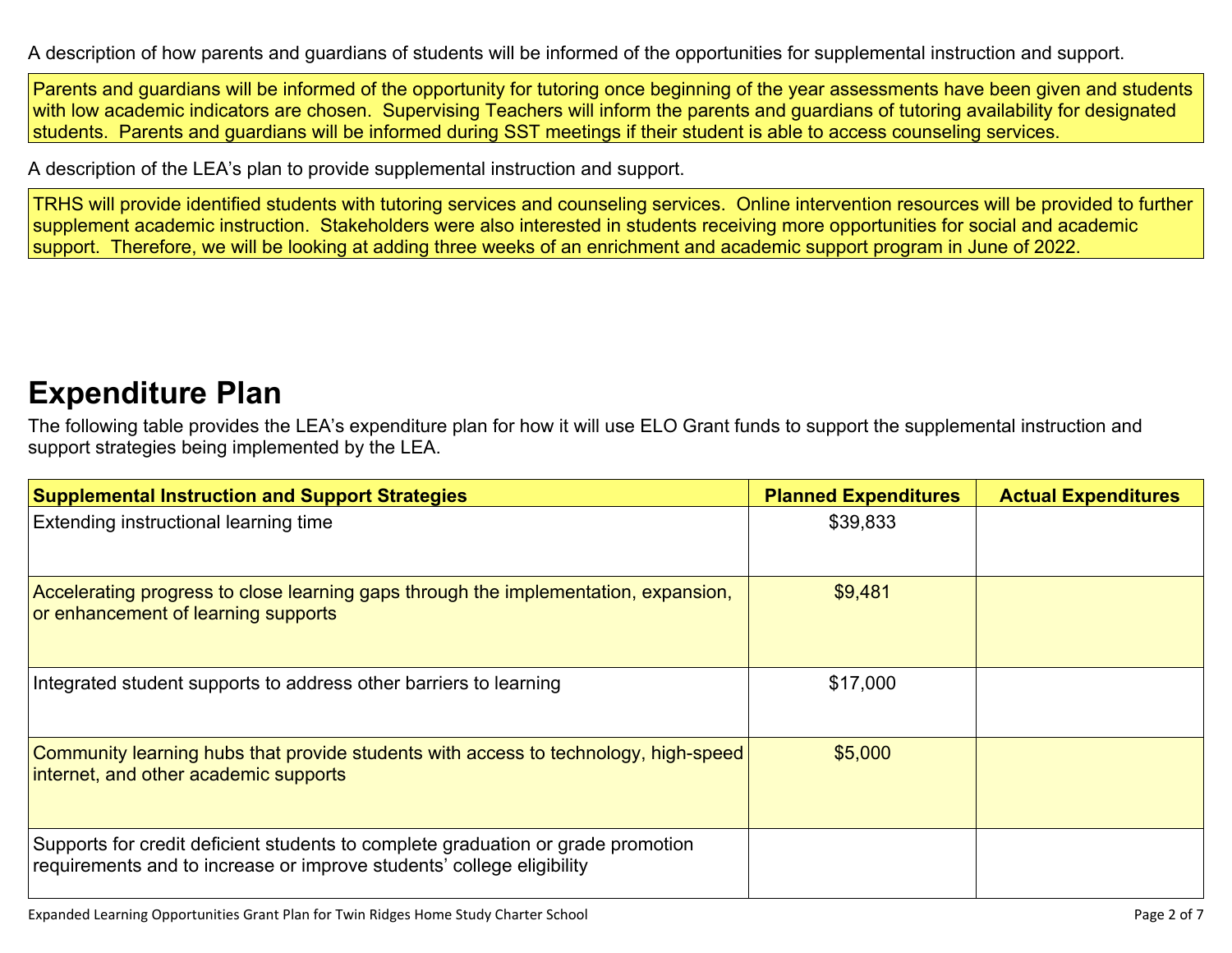| <b>Supplemental Instruction and Support Strategies</b>                                                                                        | <b>Planned Expenditures</b> | <b>Actual Expenditures</b> |
|-----------------------------------------------------------------------------------------------------------------------------------------------|-----------------------------|----------------------------|
|                                                                                                                                               |                             |                            |
| Additional academic services for students                                                                                                     | \$27,500                    |                            |
| Training for school staff on strategies to engage students and families in addressing<br>students' social-emotional health and academic needs |                             |                            |
| <b>Total Funds to implement the Strategies</b>                                                                                                | \$98,814                    |                            |

A description of how [E](#page-6-1)LO Grant funds are being [coordinated](#page-6-1) with other federal Elementary and Secondary School Emergency Relief Funds [received](#page-6-1) by the LEA.

The ELO funds are coordinated with the ESSER funds to provide supplemental services to high needs students to assist them with the effects of COVID-19 challenges. ESSER funds received through the State's Learning Loss Mitigation funding were utilized to provide Chromebooks to students for Distance Learning programs. The ELO funds will be utilized to help students transition back into In-Person Learning and provide intervention services (academic and social/emotional) for students in need.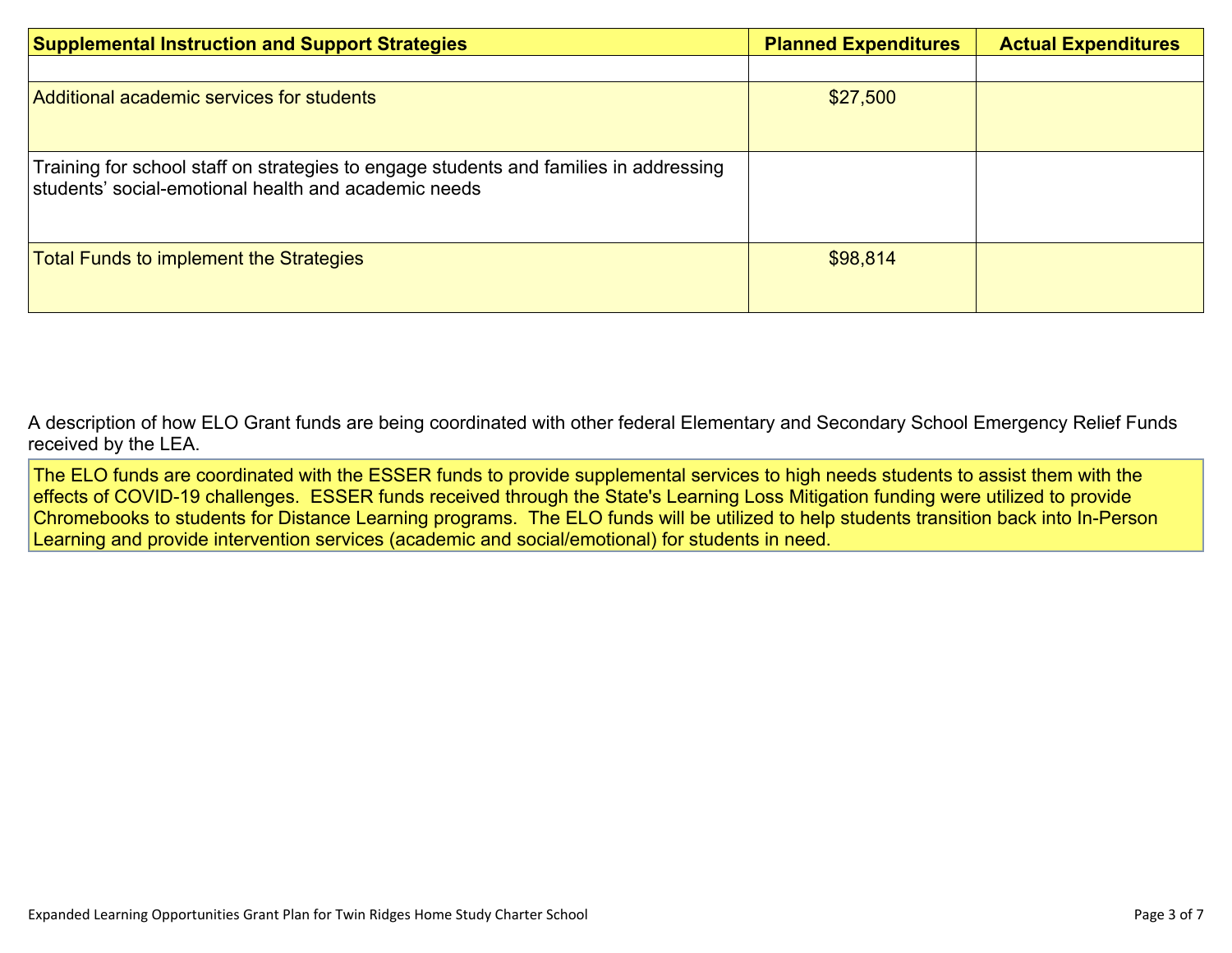### <span id="page-3-0"></span>**Expanded Learning Opportunities Grant Plan Instructions: Introduction**

The Expanded Learning Opportunities Grant Plan must be completed by school districts, county offices of education, or charter schools, collectively referred to as Local Educational Agencies (LEAs), that receive Expanded Learning Opportunities (ELO) Grant funds under California *Education Code* (*EC*) Section 43521(b). The plan must be adopted by the local governing board or body of the LEA at a public meeting on or before June 1, 2021, and must be submitted to the county office of education, the California Department of Education, or the chartering authority within five days of adoption, as applicable. The plan must be updated to include the actual expenditures by December 1, 2022.

For technical assistance related to the completion of the Expanded Learning Opportunities Grant Plan, please contact *[ELOGrants@cde.ca.gov](mailto:ELOGrants@cde.ca.gov).*<mailto:lcff@cde.ca.gov>

## **Instructions: Plan Requirements**

An LEA receiving ELO Grant funds under *EC* Section 43521(b) is required to implement a learning recovery program that, at a minimum, provides supplemental instruction, support for social and emotional well-being, and, to the maximum extent permissible under the guidelines of the United States Department of Agriculture, meals and snacks to, at a minimum, students who are included in one or more of the following groups:

- low-income.
- English learners,
- foster youth,
- homeless students,
- students with disabilities.
- students at risk of abuse, neglect, or exploitation,
- disengaged students, and
- students who are below grade level, including, but not limited to, those who did not enroll in kindergarten in the 2020–21 school year, creditdeficient students, high school students at risk of not graduating, and other students identified by certificated staff.

For purposes of this requirement

- "Supplemental instruction" means the instructional programs provided in addition to and complementary to the LEAs regular instructional programs, including services provided in accordance with an individualized education program (IEP).
- "Support" means interventions provided as a supplement to those regularly provided by the LEA, including services provided in accordance with an IEP, that are designed to meet students' needs for behavioral, social, emotional, and other integrated student supports, in order to enable students to engage in, and benefit from, the supplemental instruction being provided.
- "Students at risk of abuse, neglect, or exploitation" means students who are identified as being at risk of abuse, neglect, or exploitation in a written referral from a legal, medical, or social service agency, or emergency shelter.

*EC* Section 43522(b) identifies the seven supplemental instruction and support strategies listed below as the strategies that may be supported with ELO Grant funds and requires the LEA to use the funding only for any of these purposes. LEAs are not required to implement each supplemental instruction and support strategy; rather LEAs are to work collaboratively with their community partners to identify the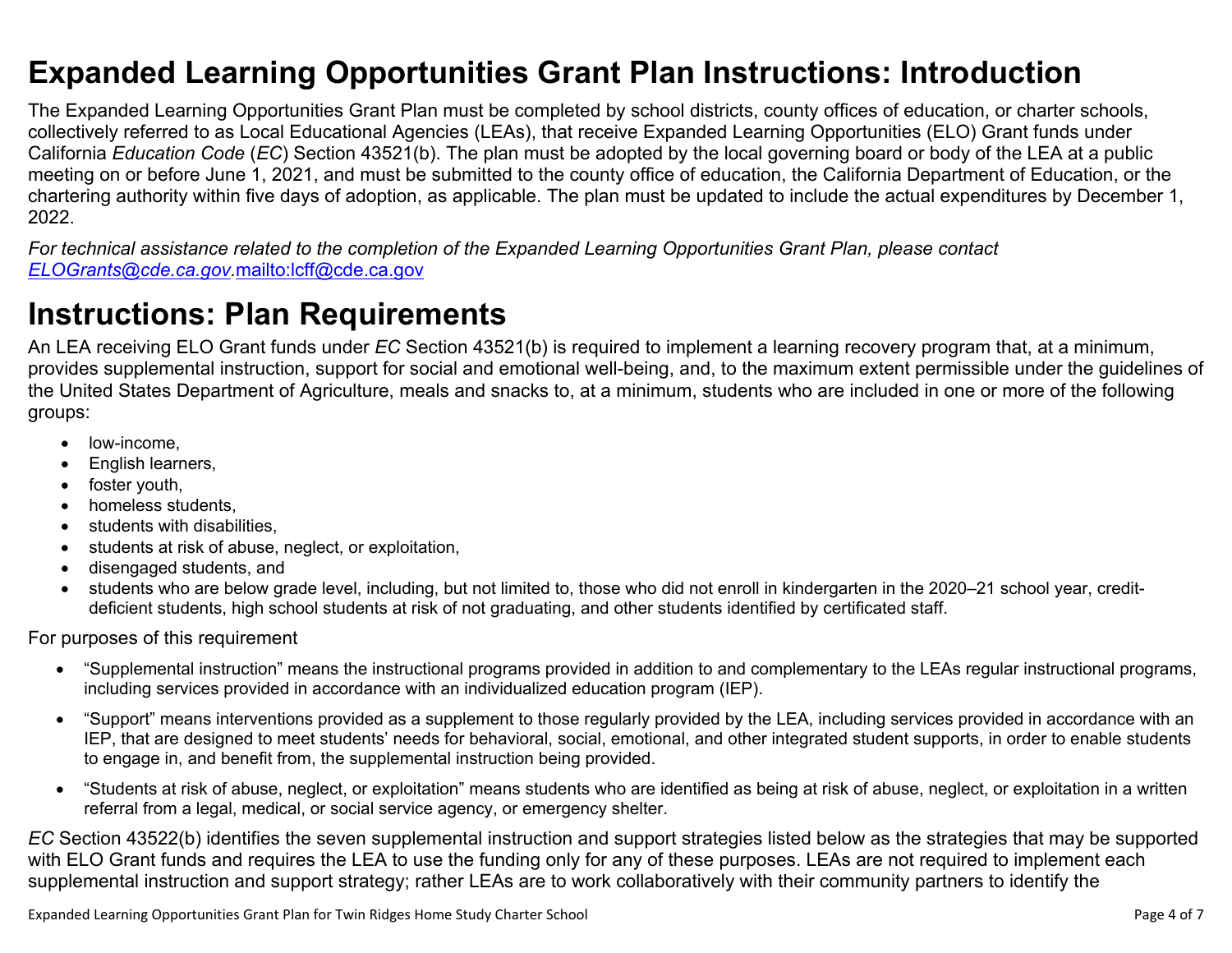supplemental instruction and support strategies that will be implemented. LEAs are encouraged to engage, plan, and collaborate on program operation with community partners and expanded learning programs, and to leverage existing behavioral health partnerships and Medi-Cal billing options in the design and implementation of the supplemental instruction and support strategies being provided (*EC* Section 43522[h]).

The seven supplemental instruction and support strategies are:

- 1. Extending instructional learning time in addition to what is required for the school year by increasing the number of instructional days or minutes provided during the school year, providing summer school or intersessional instructional programs, or taking any other action that increases the amount of instructional time or services provided to students based on their learning needs.
- 2. Accelerating progress to close learning gaps through the implementation, expansion, or enhancement of learning supports including, but not limited to, any of the following:
	- a. Tutoring or other one-on-one or small group learning supports provided by certificated or classified staff.
	- b. Learning recovery programs and materials designed to accelerate student academic proficiency or English language proficiency, or both.
	- c. Educator training, for both certificated and classified staff, in accelerated learning strategies and effectively addressing learning gaps, including training in facilitating quality and engaging learning opportunities for all students.
- 3. Integrated student supports to address other barriers to learning, such as the provision of health, counseling, or mental health services, access to school meal programs, before and after school programs, or programs to address student trauma and social-emotional learning, or referrals for support for family or student needs.
- 4. Community learning hubs that provide students with access to technology, high-speed internet, and other academic supports.
- 5. Supports for credit deficient students to complete graduation or grade promotion requirements and to increase or improve students' college eligibility.
- 6. Additional academic services for students, such as diagnostic, progress monitoring, and benchmark assessments of student learning.
- 7. Training for school staff on strategies, including trauma-informed practices, to engage students and families in addressing students' socialemotional health needs and academic needs.

As a reminder, *EC* Section 43522(g) requires that all services delivered to students with disabilities be delivered in accordance with an applicable IEP.

### **Fiscal Requirements**

The following fiscal requirements are requirements of the ELO grant, but they are not addressed in this plan. Adherence to these requirements will be monitored through the annual audit process.

- The LEA must use at least 85 percent (85%) of its apportionment for expenditures related to providing in-person services in any of the seven purposes described above.
- The LEA must use at least 10 percent (10%) of the funding that is received based on LCFF entitlement to hire paraprofessionals to provide supplemental instruction and support through the duration of this program, with a priority for full-time paraprofessionals. The supplemental instruction and support provided by the paraprofessionals must be prioritized for English learners and students with disabilities. Funds expended to hire paraprofessionals count towards the LEAs requirement to spend at least 85% of its apportionment to provide in-person services.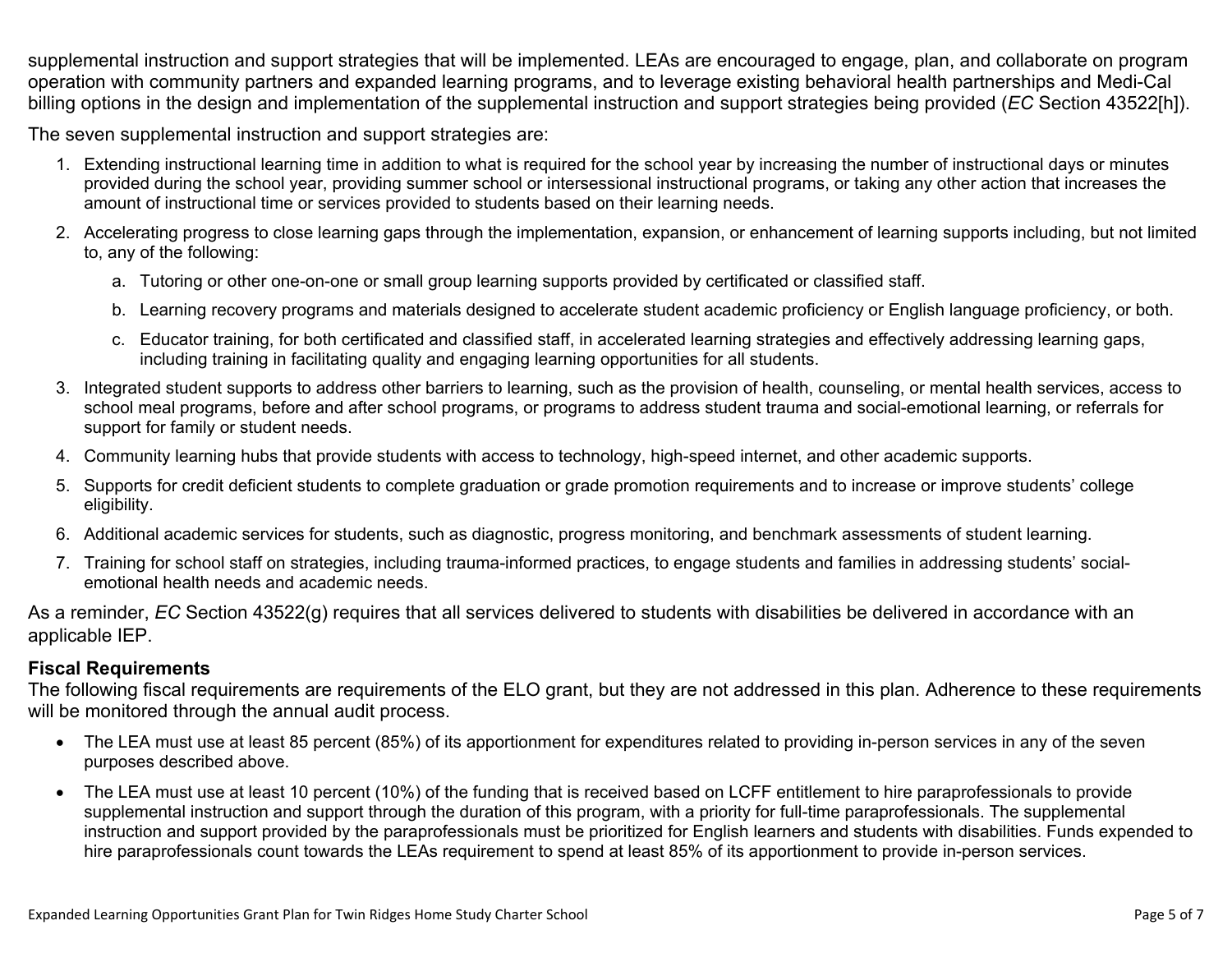<span id="page-5-0"></span> An LEA may use up to 15 percent (15%) of its apportionment to increase or improve services for students participating in distance learning or to support activities intended to prepare the LEA for in-person instruction, before in-person instructional services are offered.

# **Instructions: Plan Descriptions**

Descriptions provided should include sufficient detail yet be sufficiently succinct to promote a broad understanding among the LEA's local community.

#### <span id="page-5-1"></span>**A description of how parents, teachers, and school staff were involved in the development of the plan**

Describe the process used by the LEA to involve, at a minimum, parents, teachers, and school staff in the development of the Expanded Learning Opportunities Grant Plan, including how the LEA and its community identified the seven supplemental instruction and support strategies that will be implemented. LEAs are encouraged to engage with community partners, expanded learning programs, and existing behavioral health partnerships in the design of the plan.

#### <span id="page-5-2"></span>A description of how parents and guardians of students will be informed of the opportunities for supplemental instruction and **support.**

Describe the LEA's plan for informing the parents and guardians of students identified as needing supplemental instruction and support of the availability of these opportunities, including an explanation of how the LEA will provide this information in the parents' and guardians' primary languages, as applicable.

### <span id="page-5-3"></span>**A description of how students will be identified and the needs of students will be assessed**

Describe the LEA's plan for identifying students in need of academic, social-emotional, and other integrated student supports, including the LEA's plan for assessing the needs of those students on a regular basis. The LEA's plan for assessing the academic needs of its students may include the use of diagnostic and formative assessments.

As noted above in the Plan Requirements, "other integrated student supports" are any supports intended to address barriers to learning, such as the provision of health, counseling, or mental health services, access to school meal programs, before and after school programs, or programs to address student trauma and social-emotional learning, or referrals for support for family or student needs.

### <span id="page-5-4"></span>**A description of the LEA's plan to provide supplemental instruction and support**

Describe the LEA's plan for how it will provide supplemental instruction and support to identified students in the seven strategy areas defined in the Plan Requirements section. As a reminder, the LEA is not required to implement each of the seven strategies; rather the LEA will to work collaboratively with its community to identify the strategies that will be implemented. The plan must include a description of how supplemental instruction and support will be provided in a tiered framework that bases universal, targeted, and intensive supports on students' needs for academic, social-emotional, and other integrated student supports. The plan must also include a description of how the services will be provided through a program of engaging learning experiences in a positive school climate.

As a reminder, *EC* Section 43522(g) requires that all services delivered to students with disabilities be delivered in accordance with an applicable individualized education program. Additionally, LEAs are encouraged to collaborate with community partners and expanded learning programs, and to leverage existing behavioral health partnerships and Medi-Cal billing options in the implementation of, this plan (*EC* Section 43522[h]).